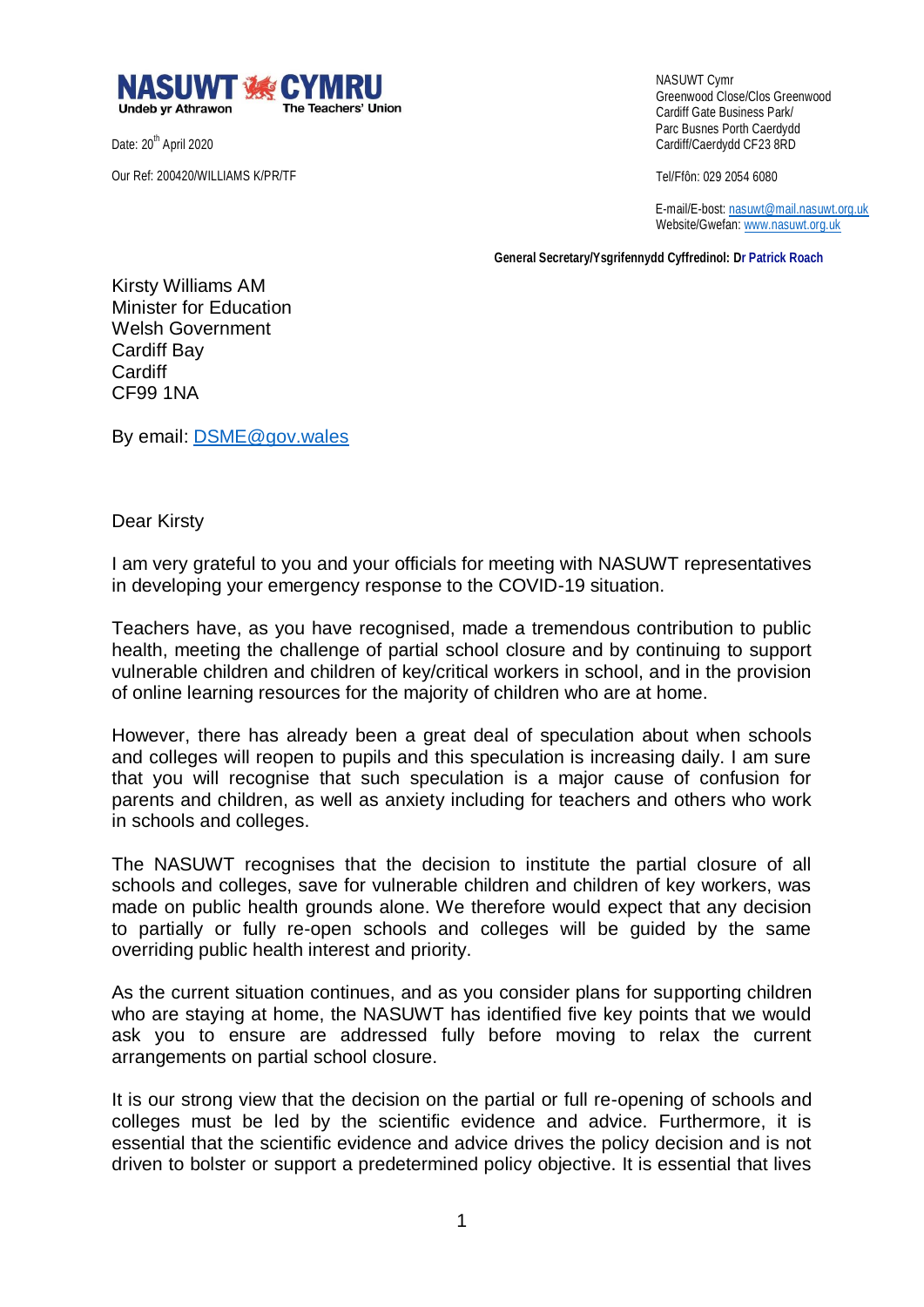are not put at risk, recognising that teachers, support staff and pupils and their families remain at risk of contracting the Coronavirus.

The NASUWT urges that when the current restrictions governing partial school closure are relaxed or lifted, it is important that the Government takes fully into account the concerns of those working in schools and colleges. In particular, the NASUWT would ask you to commit to the following:

- 1. Recognise the impact of Coronavirus on the existing workforce in schools and colleges. A significant number of teachers will be affected by COVID-19 because they are being 'shielded' due to their health status, or because of underlying health conditions, or because they or someone in their household has COVID-19 or symptoms of COVID-19. We trust that you will recognise that with a depleted workforce in schools and colleges, this will impact on support and provision available for pupils, with the result being smaller classes sizes and fewer pupils or classes in school/college on any given day.
- 2. Teachers must be guaranteed the same protections as other workers, and as provided for in the Government's general COVID-19 advice to employers and employees. This means ensuring the continued protection of teachers with underlying health conditions and those who are in vulnerable groups.
- 3. Where the incidence of COVID-19 remains in the general population, it is important that teachers and those working in schools are protected from the spread of the virus as far as possible. Access to PPE including universal access to soap and hot water is essential in every setting to enable teachers and pupils to wash hands regularly. In addition, other items of PPE, including gloves, aprons and in some instances face masks for those working with children with particular learning needs, will be essential. The NASUWT would ask your Department to set out its plans for ensuring the adequate and effective provision of PPE in schools and colleges, and recognise that decisions on the re-opening of schools must also take account of the challenging context of PPE supply.
- 4. Social distancing is recognised as a critically important strategy in the fight against COVID-19. However, it is widely recognised that stringent social distancing practice is difficult to achieve in certain educational contexts, including working with the early years and with some children with SEND. Not only is clear advice needed for the sector, but it must also be recognised that any decision to re-open schools wholly or partially will need to take account of the potential consequences for practising stringent social distancing. This may therefore necessitate fewer pupils in classes and fewer classes in schools and colleges at any one time. Physical space constraints in many schools and colleges must also be addressed as part of any guidance issued by your Department.
- 5. COVID-19 risk assessments undertaken in consultation and agreement with the workforce and trade unions must also be an overriding requirement prior to re-opening schools and colleges. In addition, regular cleaning, including deep cleaning, will also be essential in securing the confidence of parents and teachers when schools re-open. It is vital that all schools and colleges have the necessary cleaning resources and staff to undertake cleaning tasks. The